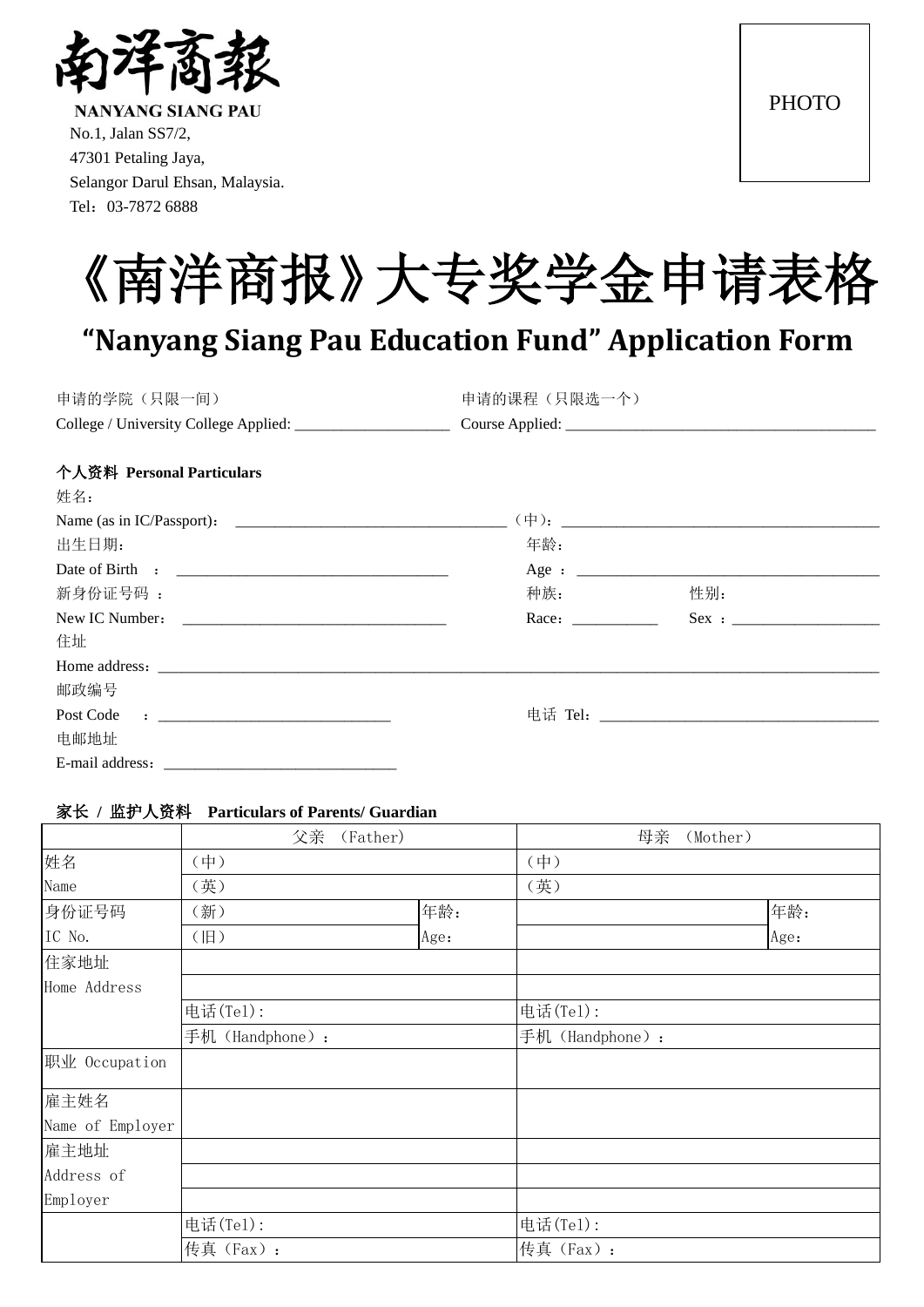## 监护人 **Guardian** (若有)

| 姓名      | 中)        | 身份证号码  | [新)               | 年龄:  |
|---------|-----------|--------|-------------------|------|
| Name    | 英)        | IC No. | 旧                 | Age: |
| 住家地址    |           |        |                   |      |
| Home    |           |        | 邮政编号 (Post code): |      |
| Address | 电话 (Tel): |        | 手机 (Handphone):   |      |
|         |           |        |                   |      |

## 其他家庭成员资料 **Other Family Member information**(兄弟姐妹等 **Siblings or etc.**)

| No. | 姓名 Name per NRIC (中英) | 身份证号码 IC No. | 职业 Occupation | 关系 Relationship |
|-----|-----------------------|--------------|---------------|-----------------|
|     |                       |              |               |                 |
|     |                       |              |               |                 |
|     |                       |              |               |                 |
|     |                       |              |               |                 |
|     |                       |              |               |                 |
|     |                       |              |               |                 |
|     |                       |              |               |                 |

每月家庭总收入\* :

Household Income Per Month\* : \_\_\_\_\_\_\_\_\_\_\_\_\_\_\_\_\_\_\_\_

\* 附上父母亲最新收入文件或 / EA Form/ BE Form

\* To enclose parent's latest salary slip or Inland Revenue / EA Form/ BE Form

## 学术资格 **ACADEMIC QUALIFICATION**

| SPM/O-Levels/ | Grade/ | STPM/A-Levels/UEC/ | Grade/ |                      | Grade/ |
|---------------|--------|--------------------|--------|----------------------|--------|
| Equivalent    | Mark   | Equivalent         | Mark   | Other Qualifications | Mark   |
| Subjects      | Grade  | Subjects           | Grade  | Subjects             | Grade  |
|               |        |                    |        |                      |        |
|               |        |                    |        |                      |        |
|               |        |                    |        |                      |        |
|               |        |                    |        |                      |        |
|               |        |                    |        |                      |        |
|               |        |                    |        |                      |        |
|               |        |                    |        |                      |        |
|               |        |                    |        |                      |        |
|               |        |                    |        |                      |        |
|               |        |                    |        |                      |        |
|               |        |                    |        |                      |        |
|               |        |                    |        |                      |        |

### 课外活动 **Extra-Curricular Activities**

| No | 团体/学员 Associations/Societies | 年份 Year | 职位 Position |
|----|------------------------------|---------|-------------|
|    |                              |         |             |
|    |                              |         |             |
|    |                              |         |             |
|    |                              |         |             |
|    |                              |         |             |
|    |                              |         |             |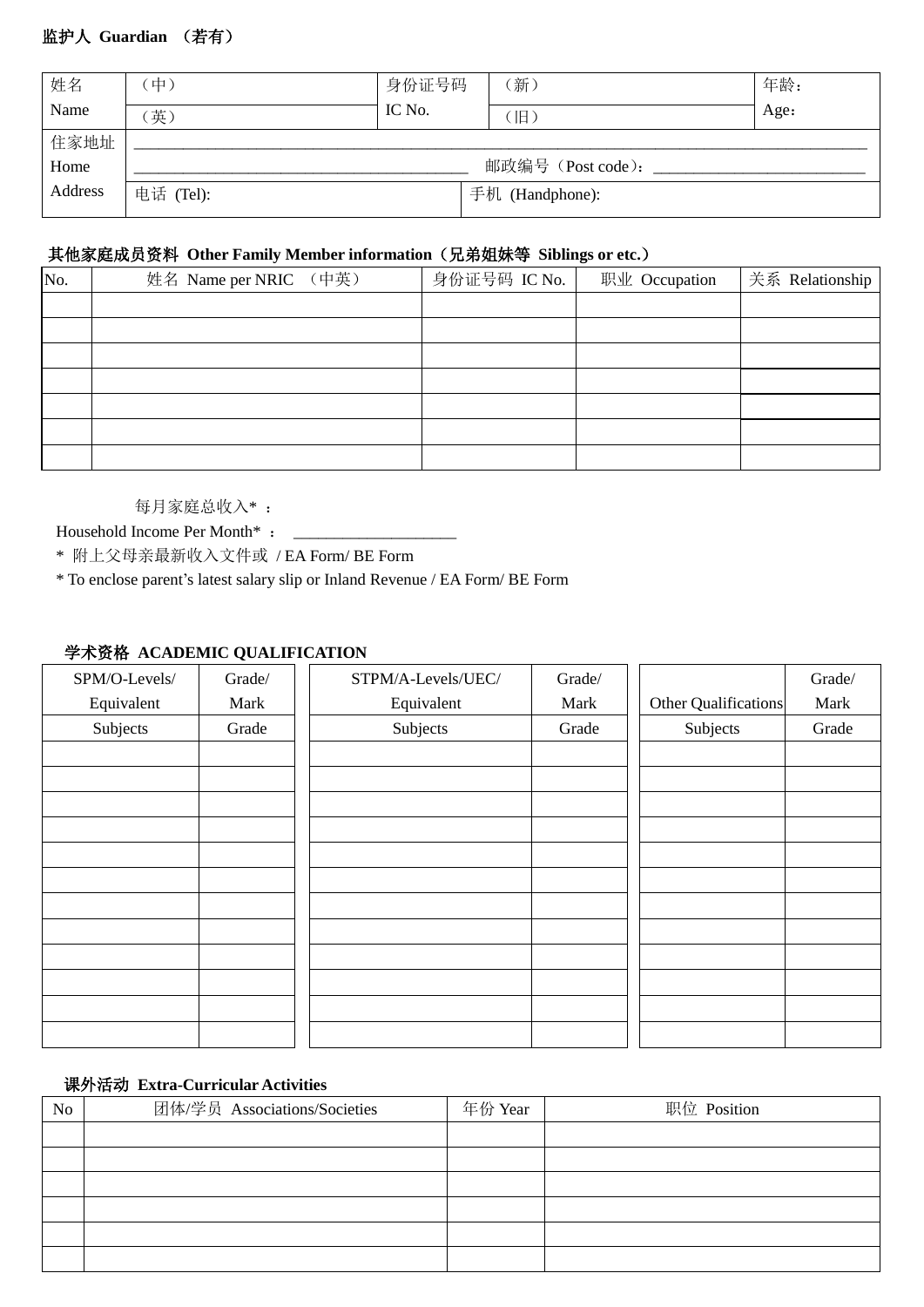#### 鉴定者 **Referees**

| 姓名:        | 中) | 姓名:        | 中)  |
|------------|----|------------|-----|
| Name       | 英) | Name       | (英) |
| 地址:        |    | 地址:        |     |
| Address    |    | Address    |     |
| 电话 (Tel):  |    | 电话 (Tel) : |     |
| 职业:        |    | 职业:        |     |
| Occupation |    | Occupation |     |

## **DECLARATION BY APPLICANT** 申请者申明

你是否曾接受奖学金?

| –   |    |  |
|-----|----|--|
| Yes | Nο |  |

Have you been awarded any scholarship before? 如有,请提供奖学金赞助单位及奖学金性质。

If "Yes", please provide name of the awarding body and the nature of the scholarship.

\_\_\_\_\_\_\_\_\_\_\_\_\_\_\_\_\_\_\_\_\_\_\_\_\_\_\_\_\_\_\_\_\_\_\_\_\_\_\_\_\_\_\_\_\_\_\_\_\_\_\_\_\_\_\_\_\_\_\_\_\_\_\_\_\_\_\_\_\_\_\_\_\_\_\_\_\_\_

本人\_\_\_\_\_\_\_\_\_\_\_\_\_\_\_申明上述所提出的资料完全属实。 若本人提供不正确或不完整的资料,《南洋商报大专奖学 金》遴选委员会有权取消本人的申请资格。我也同意遵守所有的条规。

| declare that the information provided by me in connection with this                                            |
|----------------------------------------------------------------------------------------------------------------|
| application is true and correct. I understand and agree that Nanyang Siang Pau Education Fund Committee        |
| reserve the right to vary or reserve any decision regarding this application made on the basic of incorrect or |
| incomplete information. I also agree to abide by all terms and conditions as stated.                           |

申请者签名: Signature of Applicant:\_\_\_\_\_\_\_\_\_\_\_\_\_\_\_\_\_\_\_

 申请者姓名: Name of Applicant: \_\_\_\_\_\_\_\_\_\_\_\_\_\_\_\_\_\_\_\_\_

日期:

Date:\_\_\_\_\_\_\_\_\_\_\_\_\_\_\_\_\_\_\_